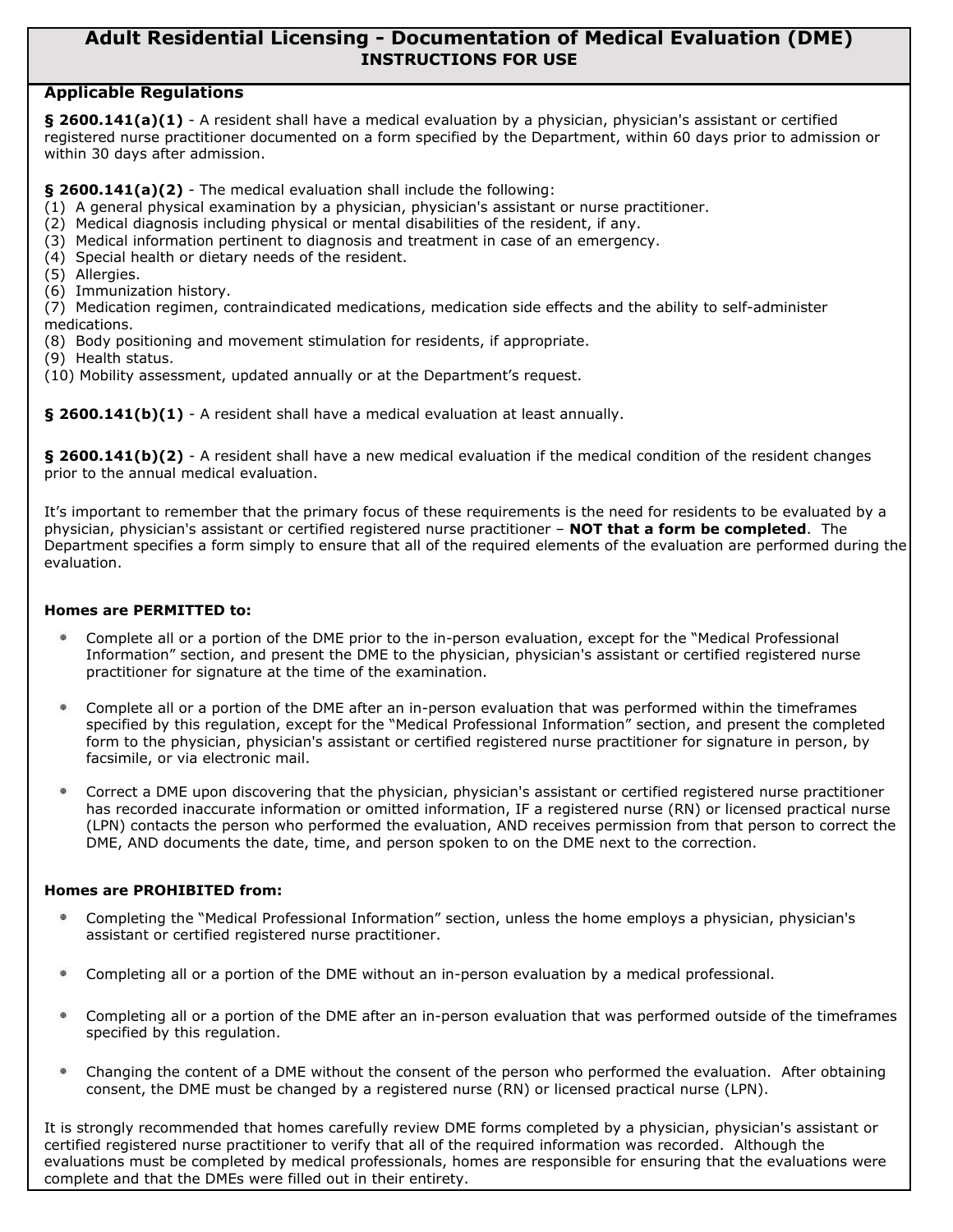| Adult Residential Licensing - Documentation of Medical Evaluation (DME) |                                                                                                                                                                                               |                                                                                            |                                                                                                                                                          |                                                                                                                                                                                                                                                                                                     |              |                              |                                                                                      |  |  |  |
|-------------------------------------------------------------------------|-----------------------------------------------------------------------------------------------------------------------------------------------------------------------------------------------|--------------------------------------------------------------------------------------------|----------------------------------------------------------------------------------------------------------------------------------------------------------|-----------------------------------------------------------------------------------------------------------------------------------------------------------------------------------------------------------------------------------------------------------------------------------------------------|--------------|------------------------------|--------------------------------------------------------------------------------------|--|--|--|
| <b>Resident Information</b>                                             | <b>Evaluation Information</b>                                                                                                                                                                 |                                                                                            |                                                                                                                                                          |                                                                                                                                                                                                                                                                                                     |              |                              |                                                                                      |  |  |  |
| Name:                                                                   |                                                                                                                                                                                               |                                                                                            |                                                                                                                                                          | Type (Check one)<br>Date                                                                                                                                                                                                                                                                            |              |                              | Date Form                                                                            |  |  |  |
| Date of Birth:                                                          |                                                                                                                                                                                               |                                                                                            | $\sqcap$ INITIAL<br><b>TANNUAL</b><br><b>STATUS CHANGE</b>                                                                                               |                                                                                                                                                                                                                                                                                                     |              | Resident Evaluated:          | Completed:                                                                           |  |  |  |
|                                                                         | (1) - General Physical Examination                                                                                                                                                            |                                                                                            | Height:                                                                                                                                                  |                                                                                                                                                                                                                                                                                                     | Weight:      |                              | Pulse Rate:                                                                          |  |  |  |
| <b>Blood Pressure:</b>                                                  |                                                                                                                                                                                               |                                                                                            |                                                                                                                                                          | Temperature:                                                                                                                                                                                                                                                                                        |              |                              |                                                                                      |  |  |  |
| (2) - Medical Diagnoses,<br><b>Physical / Mental</b>                    |                                                                                                                                                                                               |                                                                                            | (3) - Medical Information Pertinent to Diagnoses and<br><b>Treatment, if applicable</b>                                                                  |                                                                                                                                                                                                                                                                                                     |              |                              |                                                                                      |  |  |  |
| 1.                                                                      |                                                                                                                                                                                               |                                                                                            |                                                                                                                                                          |                                                                                                                                                                                                                                                                                                     |              |                              |                                                                                      |  |  |  |
| 2.                                                                      |                                                                                                                                                                                               |                                                                                            |                                                                                                                                                          |                                                                                                                                                                                                                                                                                                     |              |                              |                                                                                      |  |  |  |
| 3.                                                                      |                                                                                                                                                                                               |                                                                                            |                                                                                                                                                          |                                                                                                                                                                                                                                                                                                     |              |                              |                                                                                      |  |  |  |
|                                                                         | FOR ADDITIONAL DIAGNOSES, SEE "DIAGNOSES ADDENDUM" BELOW                                                                                                                                      |                                                                                            |                                                                                                                                                          |                                                                                                                                                                                                                                                                                                     |              |                              |                                                                                      |  |  |  |
|                                                                         | (4) Special Health or Dietary Needs                                                                                                                                                           |                                                                                            | (6) - Immunization History                                                                                                                               |                                                                                                                                                                                                                                                                                                     |              |                              |                                                                                      |  |  |  |
| $\sqsupset$ None                                                        | Are immunizations current?<br>$\Box$ Yes $\Box$ No<br>$\Box$ Unknown                                                                                                                          |                                                                                            |                                                                                                                                                          |                                                                                                                                                                                                                                                                                                     |              |                              |                                                                                      |  |  |  |
| This resident CAN safely<br>Secured Dementia Care                       | use or avoid poisonous materials                                                                                                                                                              |                                                                                            | Td/Tdap Date:                                                                                                                                            | Influenza Date:                                                                                                                                                                                                                                                                                     |              |                              |                                                                                      |  |  |  |
| (For SDCU admissions only)                                              |                                                                                                                                                                                               |                                                                                            |                                                                                                                                                          |                                                                                                                                                                                                                                                                                                     |              |                              |                                                                                      |  |  |  |
| Other - SEE "NEEDS ADDENDUM" BELOW                                      |                                                                                                                                                                                               |                                                                                            |                                                                                                                                                          |                                                                                                                                                                                                                                                                                                     |              |                              |                                                                                      |  |  |  |
| (5) - Allergies<br>$\Box$ None                                          | Unknown<br>Listed Below:                                                                                                                                                                      |                                                                                            | Other Immunizations (List Date and Type):                                                                                                                |                                                                                                                                                                                                                                                                                                     |              |                              |                                                                                      |  |  |  |
|                                                                         |                                                                                                                                                                                               |                                                                                            |                                                                                                                                                          |                                                                                                                                                                                                                                                                                                     |              |                              |                                                                                      |  |  |  |
| (7) - Medications                                                       |                                                                                                                                                                                               |                                                                                            | Ability to Self-Administer Medications - Check all that apply:                                                                                           |                                                                                                                                                                                                                                                                                                     |              |                              |                                                                                      |  |  |  |
| $\Box$ None                                                             | Can self-administer - no assistance from others<br>Can self-administer - assistance to store medications in a secure place                                                                    |                                                                                            |                                                                                                                                                          |                                                                                                                                                                                                                                                                                                     |              |                              |                                                                                      |  |  |  |
|                                                                         | OR SEE "MEDICATION ADDENDUM" BELOW                                                                                                                                                            |                                                                                            |                                                                                                                                                          | Can self-administer - assistance in remembering schedule<br>Can self-administer - assistance in offering medications at prescribed times<br>Can self-administer - assistance in opening container or locked storage area<br>Can self-administer some medications but not others - See MED. ADDENDUM |              |                              |                                                                                      |  |  |  |
|                                                                         |                                                                                                                                                                                               |                                                                                            |                                                                                                                                                          |                                                                                                                                                                                                                                                                                                     |              |                              |                                                                                      |  |  |  |
|                                                                         |                                                                                                                                                                                               |                                                                                            | <b>OR</b><br>Cannot self-administer medications                                                                                                          |                                                                                                                                                                                                                                                                                                     |              |                              |                                                                                      |  |  |  |
|                                                                         | (8) Body Positioning / Movement                                                                                                                                                               |                                                                                            | (9) - Health Status                                                                                                                                      |                                                                                                                                                                                                                                                                                                     |              | <b>Cognitive Functioning</b> |                                                                                      |  |  |  |
| Listed Below:<br><b>None</b>                                            | Excellent<br>Good                                                                                                                                                                             | Poor<br>Actively                                                                           |                                                                                                                                                          | Excellent<br>Good                                                                                                                                                                                                                                                                                   | Poor<br>None |                              |                                                                                      |  |  |  |
|                                                                         | Fair                                                                                                                                                                                          | Dying                                                                                      |                                                                                                                                                          | Fair                                                                                                                                                                                                                                                                                                |              |                              |                                                                                      |  |  |  |
| (10)<br><b>Mobility</b>                                                 | Independent (Mobile)<br>Minimal (Mobile)<br>Resident has no mobility<br>Resident requires<br>needs and can evacuate<br>independently                                                          |                                                                                            | Moderate (Immobile)<br>Resident requires moderate<br>limited physical or oral<br>physical or oral<br>assistance to evacuate<br>assistance to evacuate in |                                                                                                                                                                                                                                                                                                     |              |                              | Total (Immobile)<br>Resident requires total                                          |  |  |  |
| Needs<br>Assessment                                                     |                                                                                                                                                                                               |                                                                                            |                                                                                                                                                          |                                                                                                                                                                                                                                                                                                     |              |                              | physical or oral assistance to<br>evacuate in an emergency<br>from one or more staff |  |  |  |
| <b>Medical</b>                                                          | in an emergency                                                                                                                                                                               | in an emergency<br>an emergency                                                            |                                                                                                                                                          |                                                                                                                                                                                                                                                                                                     |              | persons                      |                                                                                      |  |  |  |
| <b>Professional</b><br><b>Information</b>                               | By signing below, I certify that:<br>$\circ$<br>I am a physician, physician's assistant or certified registered nurse practitioner whose license to                                           |                                                                                            |                                                                                                                                                          |                                                                                                                                                                                                                                                                                                     |              |                              |                                                                                      |  |  |  |
|                                                                         | practice is in good standing.                                                                                                                                                                 |                                                                                            |                                                                                                                                                          |                                                                                                                                                                                                                                                                                                     |              |                              |                                                                                      |  |  |  |
|                                                                         | ۰<br>generated based on my evaluation                                                                                                                                                         | The information on this form, the addendum sheet, and any attached list of medications was |                                                                                                                                                          |                                                                                                                                                                                                                                                                                                     |              |                              |                                                                                      |  |  |  |
|                                                                         | The above-named resident requires assistance or supervision with Activities of Daily Living,<br>۰<br>Instrumental Activities of Daily Living, or both, as defined by 55 Pa. Code Chapter 2600 |                                                                                            |                                                                                                                                                          |                                                                                                                                                                                                                                                                                                     |              |                              |                                                                                      |  |  |  |
| <b>Medical Professional Name:</b>                                       |                                                                                                                                                                                               | <b>Medical Professional License #:</b>                                                     |                                                                                                                                                          |                                                                                                                                                                                                                                                                                                     |              |                              |                                                                                      |  |  |  |
| <b>Medical Professional Signature:</b>                                  |                                                                                                                                                                                               |                                                                                            |                                                                                                                                                          |                                                                                                                                                                                                                                                                                                     |              |                              |                                                                                      |  |  |  |
|                                                                         |                                                                                                                                                                                               |                                                                                            |                                                                                                                                                          |                                                                                                                                                                                                                                                                                                     |              | Date Signed:                 |                                                                                      |  |  |  |